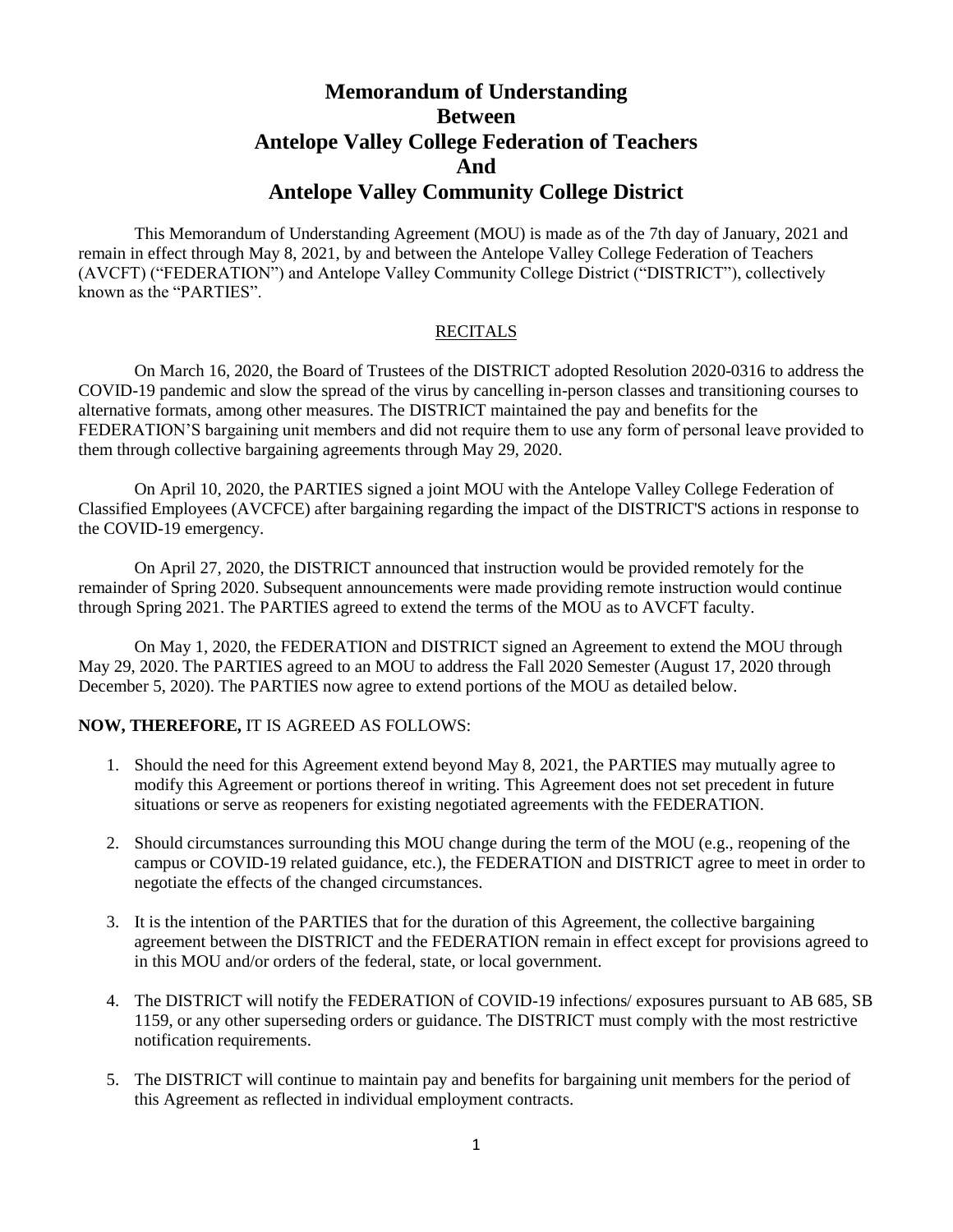- a. For bargaining unit members required to work remotely from home, the DISTRICT will continue to supply employees with necessary technology and training to operate equipment as needed on a case by case basis.
- b. The DISTRICT shall provide reasonable accommodations for remote work as required by state and federal law unless to do so would create an undue burden on the DISTRICT.
- 6. To the extent that faculty are required to be on campus for purposes of instruction or meeting with students (e.g. counselors critical infrastructure courses, etc.), the DISTRICT shall continue to provide clean, sanitized, safe working conditions. This includes the cleaning of all areas where faculty perform their primary duties (e.g., classrooms and labs) after each course, as well as all other areas where faculty are present (e.g., restrooms, break areas, and labs) at a minimum of one time per day. A cleaning schedule shall be maintained by the Maintenance and Operations Department.
- 7. The DISTRICT will provide face coverings or necessary personal protective equipment (PPE) for all faculty required to work on campus during this curtailment. Additionally, faculty will not be prevented from bringing their own face coverings or PPE for use on campus.
- 8. Upon request from a faculty member, the DISTRICT will continue to provide controlled access to faculty offices, classrooms, instructional labs, or workstations to allow the faculty member to remove personal possessions, technology, documents or other materials needed by the employee to continue their duties remotely.
- 9. To the extent that a course is held on campus, a faculty member may ask a student to leave a classroom or campus building if the faculty member believes that the student's presence is causing a disruption to the campus community. The student may be excluded for that class session and the following session. The faculty member shall notify their dean as soon as practicable, but within one (1) day of the exclusion and the reason(s) for the exclusion in writing.
- 10. Evaluation of faculty members shall continue in accordance with Article VIII of the CBA with the following modifications:
	- a. Tenured faculty may perform a self-evaluation as the sole component of the review process, even if they are required to have a peer-team review pursuant to Article VIII, Section 3.0. If a faculty member chooses the self-evaluation option when he/she would normally be required to have a peer-team review, this faculty member will be obligated to have a peer-team review on their next two review cycles. The faculty member must inform their dean of this choice in writing.
	- b. Student evaluations will be conducted using the procedure in Article VIII, as the evaluator joins a class either face-to-face or via remote method, the evaluee leaves the classroom, the evaluator reads the agreed-upon statement from Article VIII, and administers evaluations using the online form that has previously been established for online classes.
	- c. Faculty will continue to have regular classroom observations as stipulated in Article VIII, but observations may be conducted remotely (via Zoom or other appropriate method) by mutual agreement of the evaluee and their evaluation committee members. Observation should occur in the same mode as the primary mode of instruction for the course.
- 11. For the Spring 2021 semester only, to the extent that faculty members cannot obtain the necessary information (e.g., student evaluations, peer input, etc.) by the prescribed due date of their self-evaluation, the faculty member shall have one additional week to obtain any and all necessary information to complete and submit the self-evaluation.